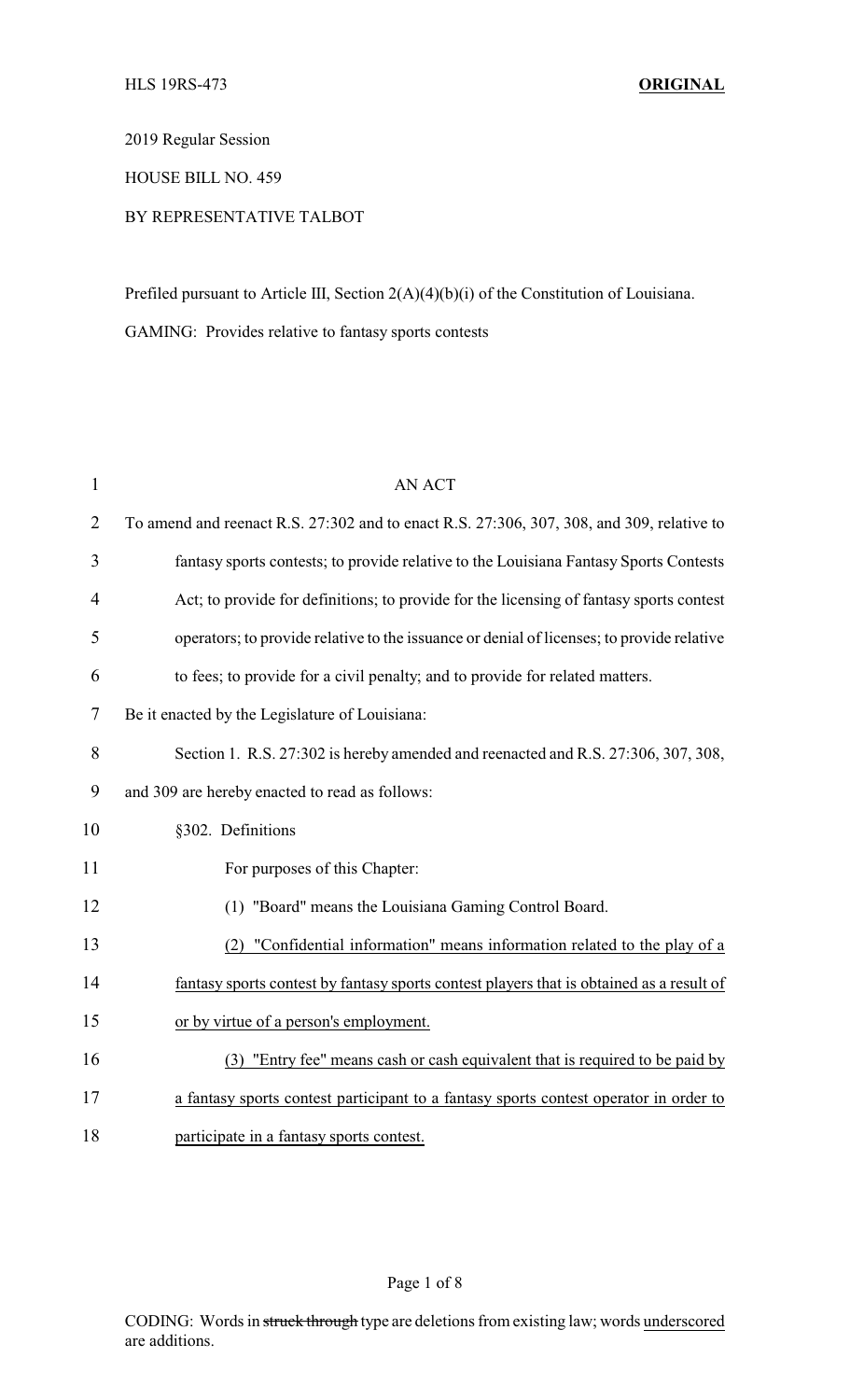| $\mathbf{1}$   | $\left(\frac{2}{4}\right)$ "Fantasy sports contest" means any fantasy or simulation sports game |
|----------------|-------------------------------------------------------------------------------------------------|
| $\overline{2}$ | or contest played through the internet or mobile device with all of the following               |
| 3              | elements:                                                                                       |
| 4              | Participants create a simulation sports team based on the current<br>(a)                        |
| 5              | membership of actual amateur or professional sports organizations.                              |
| 6              | (b) All prizes and awards offered to winning participants are established and                   |
| 7              | made known to the participants in advance of the game or contest, and the value of              |
| 8              | the prizes or awards is not determined by the number of participants or the amount              |
| 9              | of any fees paid by those participants.                                                         |
| 10             | (c) All winning outcomes reflect the relative knowledge and skill of the                        |
| 11             | participant and are predominantly determined by accumulated statistical results of              |
| 12             | the performance of the individuals, including athletes in the case of sporting events.          |
| 13             | (d) No winning outcome is based on either of the following:                                     |
| 14             | (i) On the score, point-spread, or any performance or performances of any                       |
| 15             | single real-world team or any combination of such teams.                                        |
| 16             | (ii) Solely on any single performance of an individual athlete in any single                    |
| 17             | real-world sporting or other event.                                                             |
| 18             | (5) "Fantasy sports contest operator" or "operator" means a person or entity                    |
| 19             | that is licensed by the board to offer a platform for the playing of fantasy sports             |
| 20             | contests, to administer one or more fantasy sports contests with an entry fee, and to           |
| 21             | award a prize of value.                                                                         |
| 22             | "Fantasy sports contest player" or "player" means a person who<br>(6)                           |
| 23             | participates in a fantasy sports contest offered by a fantasy sports contest operator.          |
| 24             | (7) "Gross fantasy sports contest revenues" means the amount equal to the                       |
| 25             | total of all entry fees that a fantasy sports contest operator collects from all fantasy        |
| 26             | sports contest players, multiplied by the location percentage for the state of                  |
| 27             | Louisiana.                                                                                      |
| 28             | "Location percentage" means, for each fantasy sports contest, the<br>(8)                        |
| 29             | percentage rounded to the nearest tenth of a percent of the total of entry fees                 |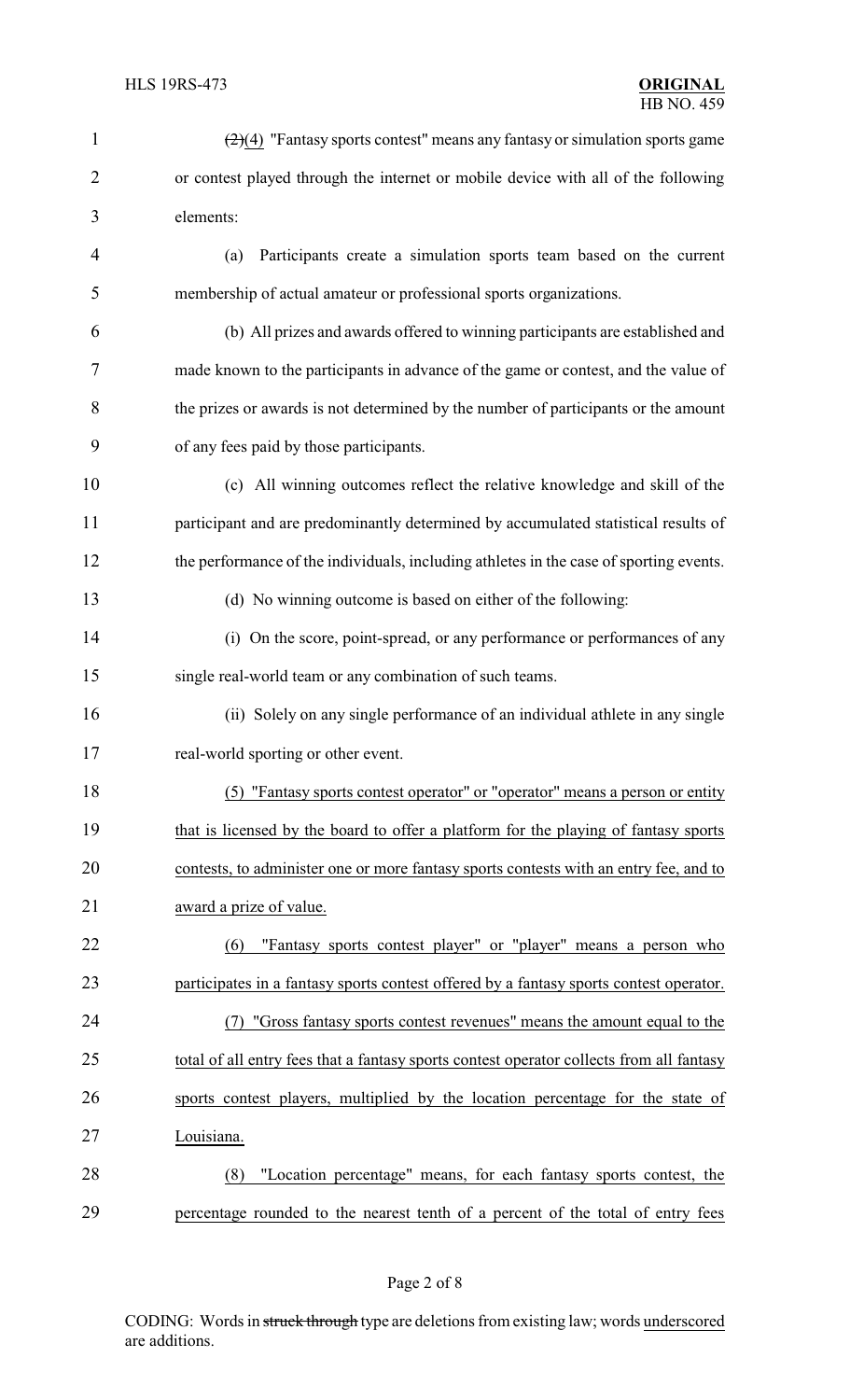| $\mathbf{1}$   | collected from fantasy sports contest players located in the state of Louisiana,        |
|----------------|-----------------------------------------------------------------------------------------|
| $\overline{2}$ | divided by the total entry fees collected from such players participating in fantasy    |
| 3              | sports contests.                                                                        |
| 4              | (9) "Net revenue" means for all fantasy sports contests, the amount equal to            |
| 5              | the total entry fees collected from all participants entering such fantasy sports       |
| 6              | contests, less the winnings paid to participants in the contests.                       |
| 7              | $\ast$<br>*<br>$\ast$                                                                   |
| 8              | §306. Licensing of fantasy sports contest operators                                     |
| 9              | A. No fantasy sports contest operator shall offer any fantasy sports contest            |
| 10             | in this state without first being licensed by the board. However, a fantasy sports      |
| 11             | contest operator may offer fantasy sports contests in this state during the time its    |
| 12             | application for licensure is pending before the board, except as otherwise provided     |
| 13             | in this Chapter. Applications for licensure shall be on forms provided by the board.    |
| 14             | B. Before obtaining a license to offer fantasy sports contests in this state, a         |
| 15             | fantasy sports contest operator must:                                                   |
| 16             | Be authorized to transact business in this state; and<br>(1)                            |
| 17             | (2) Pay to the board an annual fee of ten thousand dollars                              |
| 18             | C. On the anniversary date of the payment made pursuant to Subsection B,                |
| 19             | a fantasy sports contest operator shall annually pay to the board a license renewal fee |
| 20             | equal to ten percent of net revenue.                                                    |
| 21             | D. The payments of fees shall be provided to the board and paid in a manner             |
| 22             | required by the board.                                                                  |
| 23             | There shall be no refunds of any annual license fees collected by the<br>Е.             |
| 24             | board.                                                                                  |
| 25             | F. Any fantasy sports contest operator that allows its license to lapse, without        |
| 26             | requesting an extension of time to file for renewal of the license, shall be required   |
| 27             | to resubmit an initial application for licensure. An extension may be granted by the    |
| 28             | board upon receipt of a written request prior to the lapse of the license.              |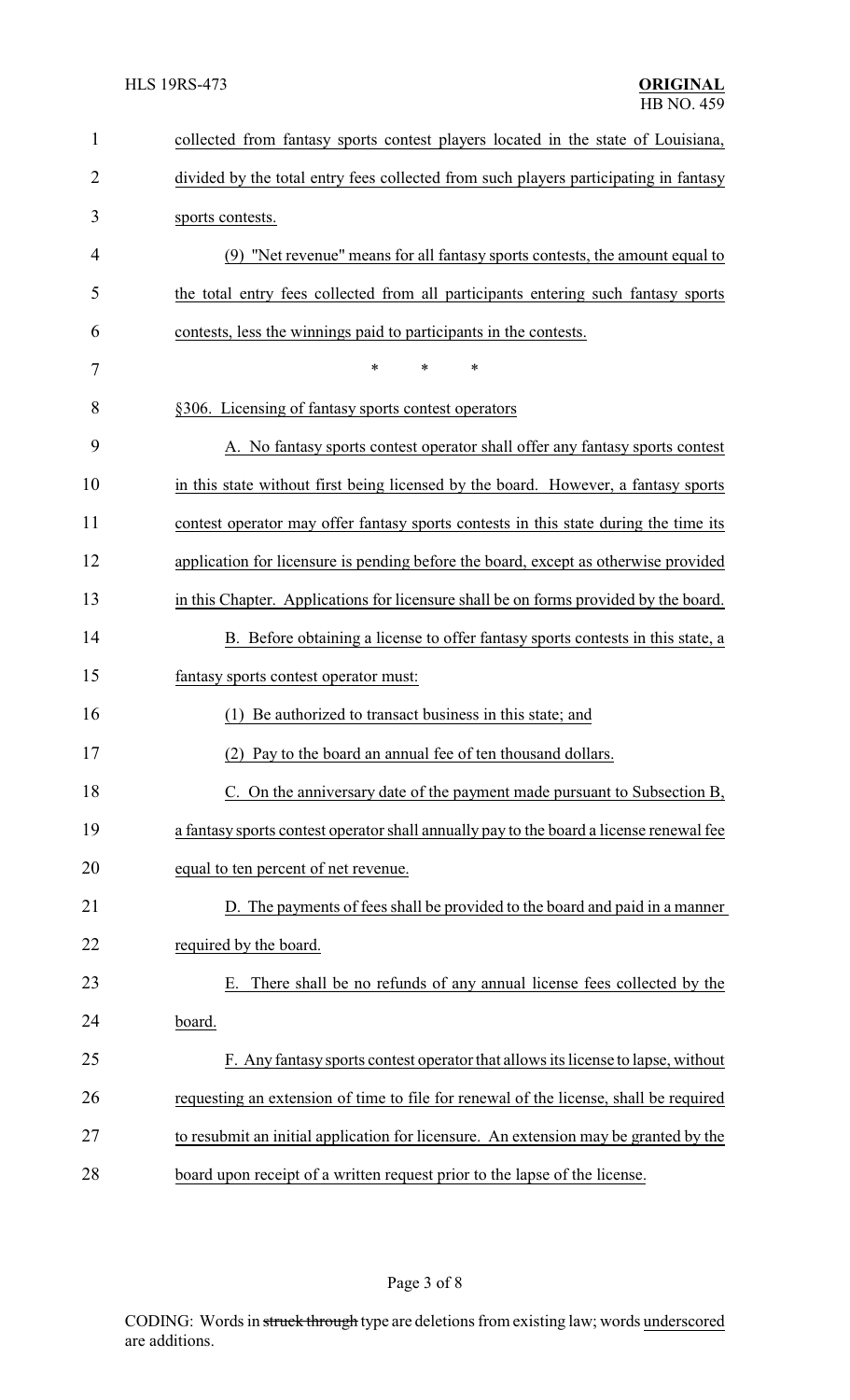| $\mathbf{1}$   | §307. Issuance or denial of license                                                     |
|----------------|-----------------------------------------------------------------------------------------|
| $\overline{2}$ | A. The board shall consider all applications for licensure and shall issue a            |
| 3              | valid license to an applicant that meets the criteria set forth in this Chapter.        |
| 4              | B. The board shall deny a license to any applicant who does not meet the                |
| 5              | criteria as set forth in this Chapter and as established by the board.                  |
| 6              | C. Any operator who applies for a license, a renewal, or a transfer of a                |
| 7              | license may operate during the application period unless the board has reasonable       |
| 8              | cause to believe that such operator is or may be in violation of the provisions of this |
| 9              | Chapter. The board shall require any operator who is in violation of this Chapter to    |
| 10             | suspend the operation of any fantasy sports contest until a license or renewal of       |
| 11             | license is issued.                                                                      |
| 12             | D. The board shall issue or deny an operator's license within sixty days of             |
| 13             | receipt of an application for licensure. If a license is not issued, the board shall    |
| 14             | provide the operator with specific reasons for not issuing a license.                   |
| 15             | E. A license issued pursuant to the provisions of this Chapter shall be                 |
| 16             | transferable.                                                                           |
| 17             | F. Any application made under this Section shall be confidential and shall              |
| 18             | not be subject to the Public Records Law.                                               |
| 19             | §308. License Requirements                                                              |
| 20             | A. As a condition of licensure, a fantasy sports contest operator shall submit          |
| 21             | evidence to the board that the operator has established and will implement              |
| 22             | commercially reasonable procedures for fantasy sports contests with an entry fee        |
| 23             | that:                                                                                   |
| 24             | Prevent employees of the fantasy sports contest operator, and relatives                 |
| 25             | of an employee living in the same household as an employee of an operator, from         |
| 26             | competing in fantasy sports contests offered by an operator in which the operator       |
| 27             | offers a cash prize to the general public.                                              |
| 28             | Prevent sharing of confidential information that could affect fantasy<br>(2)            |
| 29             | sports contests with third parties until the information is made publicly available.    |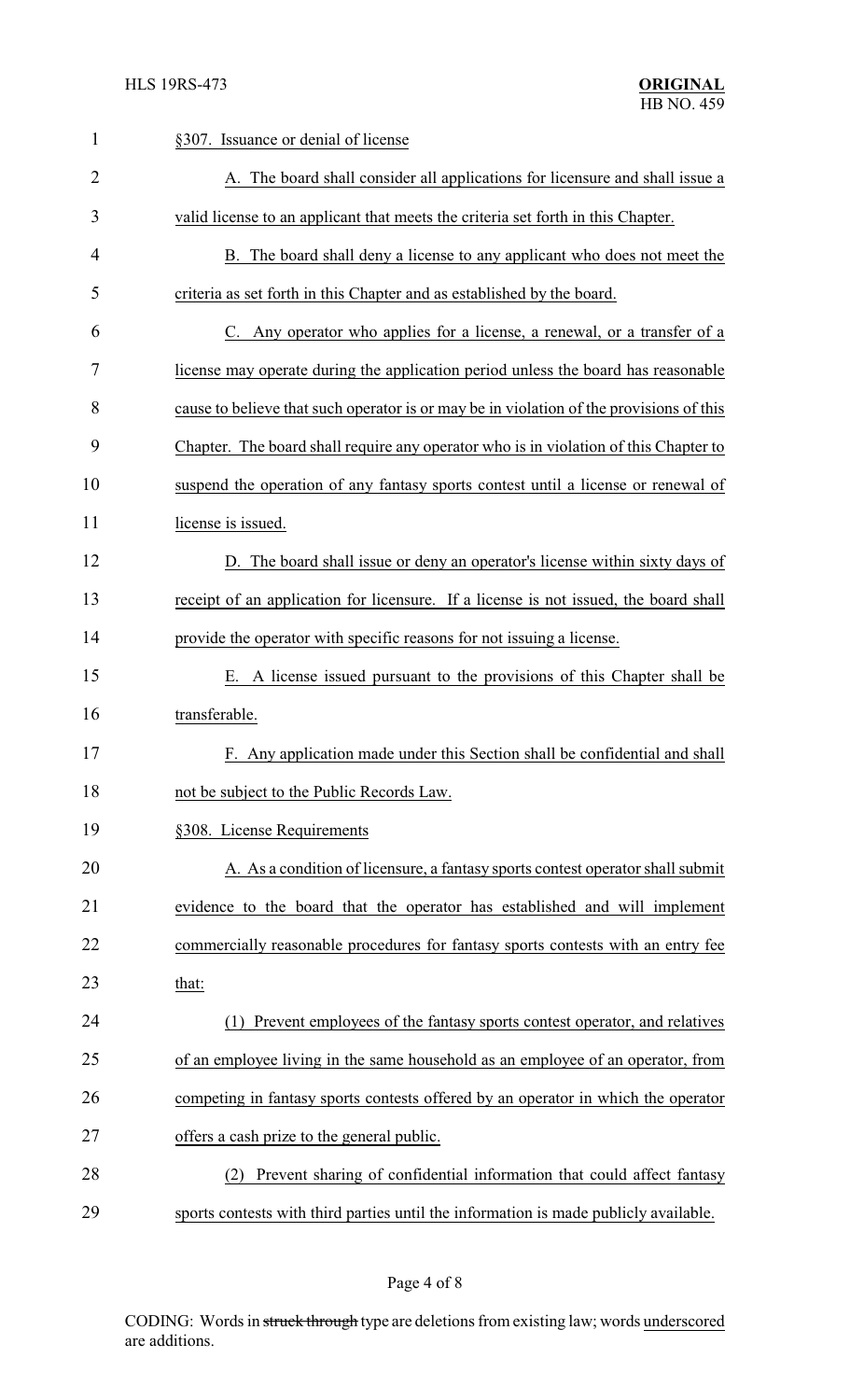| 1              | (3) Provide that no winning outcome is based on the score, point spread, or            |
|----------------|----------------------------------------------------------------------------------------|
| $\overline{2}$ | any performance of any single actual sports team or combination of such teams or       |
| 3              | solely on any single performance of an individual athlete or participant in any single |
| 4              | actual sporting event.                                                                 |
| 5              | (4) Ensure that any of following persons do not participate in fantasy sports          |
| 6              | contests:                                                                              |
| 7              | Athletes and individuals who participate in or officiate a game or<br>(a)              |
| 8              | competition that is the subject of a fantasy sports contest.                           |
| 9              | (b) Any sports agent, team employee, referee, or league official associated            |
| 10             | with a sport or athletic event.                                                        |
| 11             | (5) Verify that a fantasy sports contest player is eighteen years of age or            |
| 12             | older.                                                                                 |
| 13             | Provide fantasy sports contest players with access to information on<br>(6)            |
| 14             | responsible play.                                                                      |
| 15             | Provide fantasy sports contest players with access to information on                   |
| 16             | seeking assistance regarding compulsive or problem gambling.                           |
| 17             | (8) Provide fantasy sports contest players with access to the fantasy sports           |
| 18             | contest player's play history and account details.                                     |
| 19             | (9) Allow individuals to restrict themselves from entering a fantasy sports            |
| 20             | contest upon request and provide reasonable steps to prevent the person entering       |
| 21             | fantasy sports contests offered by an operator.                                        |
| 22             | (10) Disclose the limit on the number of entries that a fantasy sports contest         |
| 23             | player may submit in a fantasy sports contest and provide reasonable steps to prevent  |
| 24             | players from submitting more than the limit.                                           |
| 25             | (11) Segregate fantasy sports contest player funds from operational funds or           |
| 26             | maintain a reserve that exceeds the amount of player funds on deposit, which may       |
| 27             | not be used for operational activities. Reserve funds may take the form of cash, cash  |
| 28             | equivalents, payment process reserves, payment processor receivables, an               |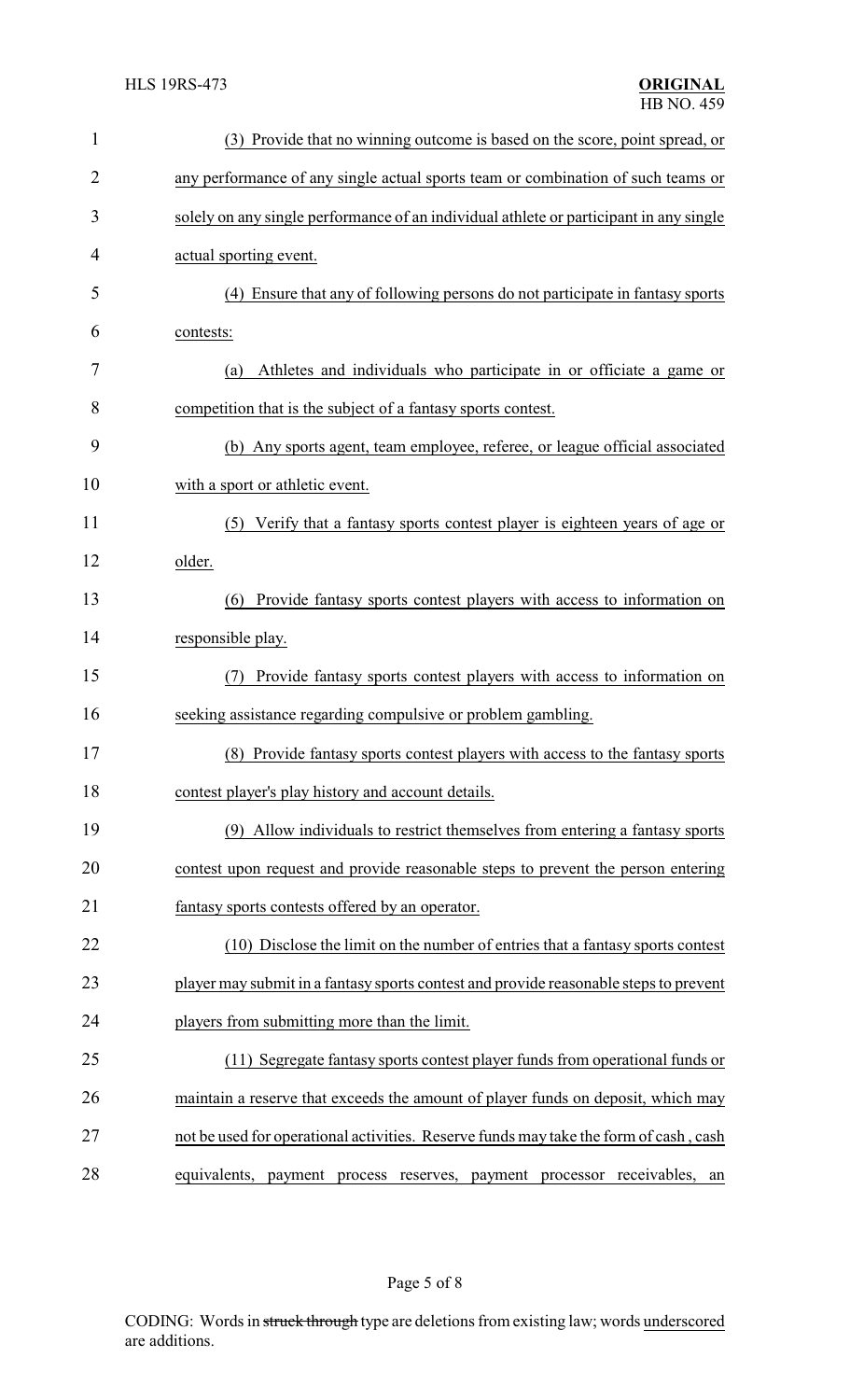| $\mathbf{1}$ | irrevocable letter of credit, a bond, or a combination thereof, in the amount that must       |
|--------------|-----------------------------------------------------------------------------------------------|
| 2            | exceed the total balances of the fantasy sports contest players' accounts.                    |
| 3            | B. A fantasy sports contest operator shall not offer fantasy sports contests                  |
| 4            | based on the performances of participants in high school or youth athletic events.            |
| 5            | C. A fantasy sports contest operator may not offer a fantasy sports contest                   |
| 6            | to the general public that does not establish and make known all prizes and awards            |
| 7            | offered to winning participants in advance of the game or contest.                            |
| 8            | D. A licensed fantasy sports contest operator shall:                                          |
| 9            | Annually contract with a certified public accountant to conduct an<br>(1)                     |
| 10           | independent audit that is consistent with the standards accepted by the American              |
| 11           | Institute of Certified Public Accountants.                                                    |
| 12           | (2) Submit to the board a copy of the audit report.                                           |
| 13           | E. The information submitted to the board pursuant to Subsections A and D                     |
| 14           | of this Section shall be confidential and shall not be subject to the Public Records          |
| 15           | Law.                                                                                          |
| 16           | §309. Civil penalty                                                                           |
| 17           | Any fantasy sports contest operator who violates any procedure implemented                    |
| 18           | pursuant to this Chapter shall be liable for a civil penalty of not more than one             |
| 19           | thousand dollars for each violation, not to exceed fifty thousand dollars for violations      |
| 20           | arising out of the same transaction or occurrence, which shall accrue to the state and        |
| 21           | may be recovered in a civil action brought by the board.                                      |
| 22           | Section 2. This Act shall become effective upon signature by the governor or, if not          |
| 23           | signed by the governor, upon expiration of the time for bills to become law without signature |
| 24           | by the governor, as provided by Article III, Section 18 of the Constitution of Louisiana. If  |
| 25           | vetoed by the governor and subsequently approved by the legislature, this Act shall become    |
| 26           | effective on the day following such approval.                                                 |

# Page 6 of 8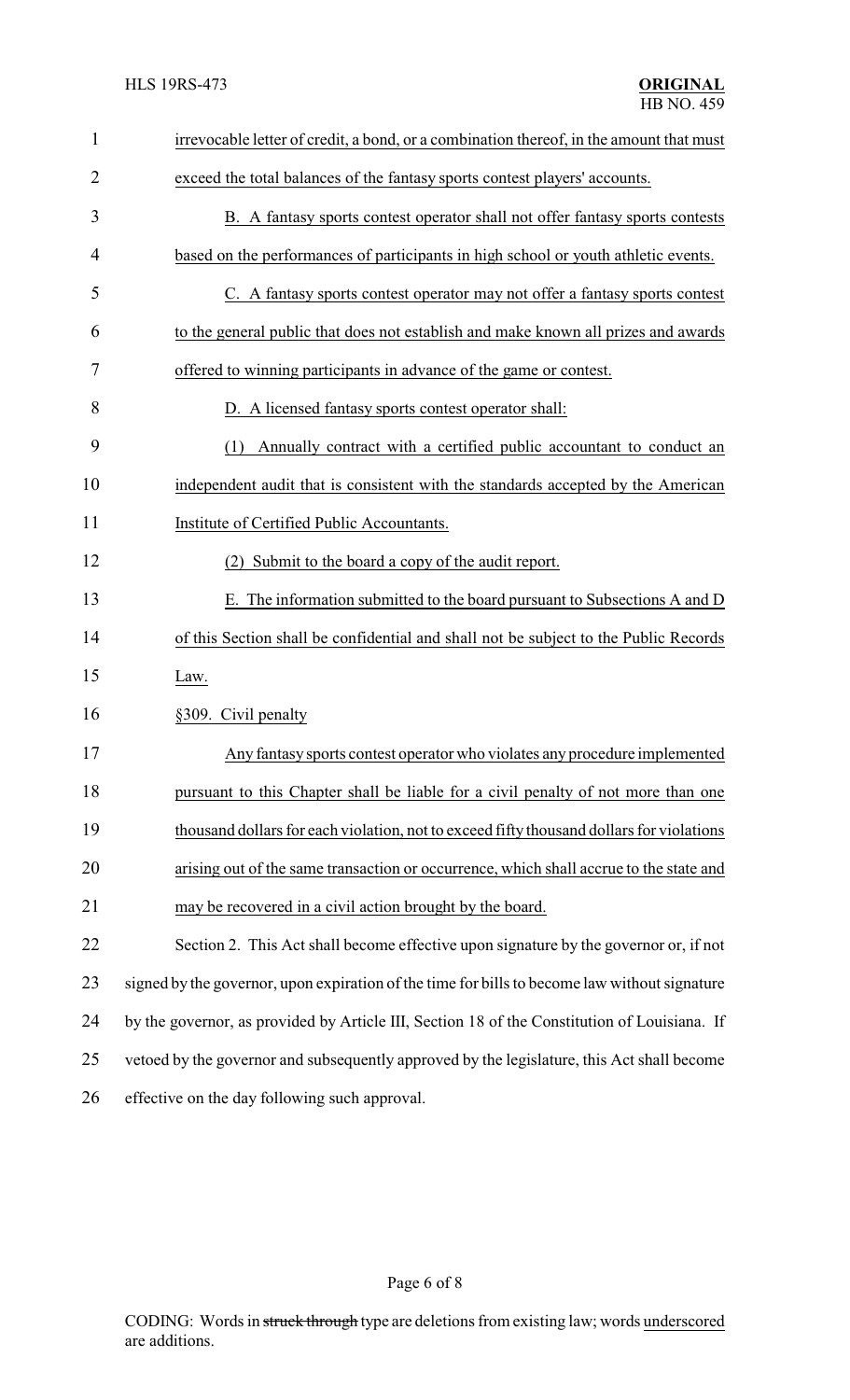#### DIGEST

The digest printed below was prepared by House Legislative Services. It constitutes no part of the legislative instrument. The keyword, one-liner, abstract, and digest do not constitute part of the law or proof or indicia of legislative intent. [R.S. 1:13(B) and 24:177(E)]

# HB 459 Original 2019 Regular Session Talbot

**Abstract:** Provides relative to the regulation of fantasy sports contests in this state.

Present law provides for the "Louisiana Fantasy Sports Contests Act", which called for a proposition election held on November 6, 2018, to determine whether fantasysports contests were to be permitted in a particular parish.

Present law provides for a definition of "fantasy sports contests", which means any fantasy or simulation sports game or contest played through the internet or mobile device with all of the following elements:

- (1) Participants create a simulation sports team based on the current membership of actual amateur or professional sports organizations.
- (2) All prizes and awards offered to winning participants are established and made known to the participants in advance of the game or contest, and the value of the prizes or awards is not determined by the number of participants or the amount of any fees paid by those participants.
- (3) All winning outcomes reflect the relative knowledge and skill of the participant and are predominantly determined by accumulated statistical results of the performance of the individuals, including athletes in the case of sporting events.
- (4) No winning outcome is based on either of the following:
	- (a) On the score, point-spread, or any performance or performances of any single real-world team or any combination of such teams.
	- (b) Solely on any single performance of an individual athlete in any single realworld sporting or other event.

Proposed law retains present law and adds definitions for the terms "confidential information", "entry fee", "fantasy sports contest operator", "fantasy sports contest player", "gross fantasy sports contests revenues", "location percentage", and "net revenue".

Proposed law requires a fantasy sports contest operator to be licensed by the La. Gaming Control Board. Provides that a fantasy sports contest operator may offer fantasy sports contests in the state during the time its application for licensure is pending before the board, except as otherwise provided.

Proposed law provides that a fantasy sports contest operator must:

- (1) Be authorized to transact business in this state.
- (2) Pay to the board an annual fee of \$10,000.

Proposed law provides that any fantasy sports contest operator that allows its license to lapse, without requesting an extension of time to file for a renewal, is required to resubmit an initial application for licensure.

#### Page 7 of 8